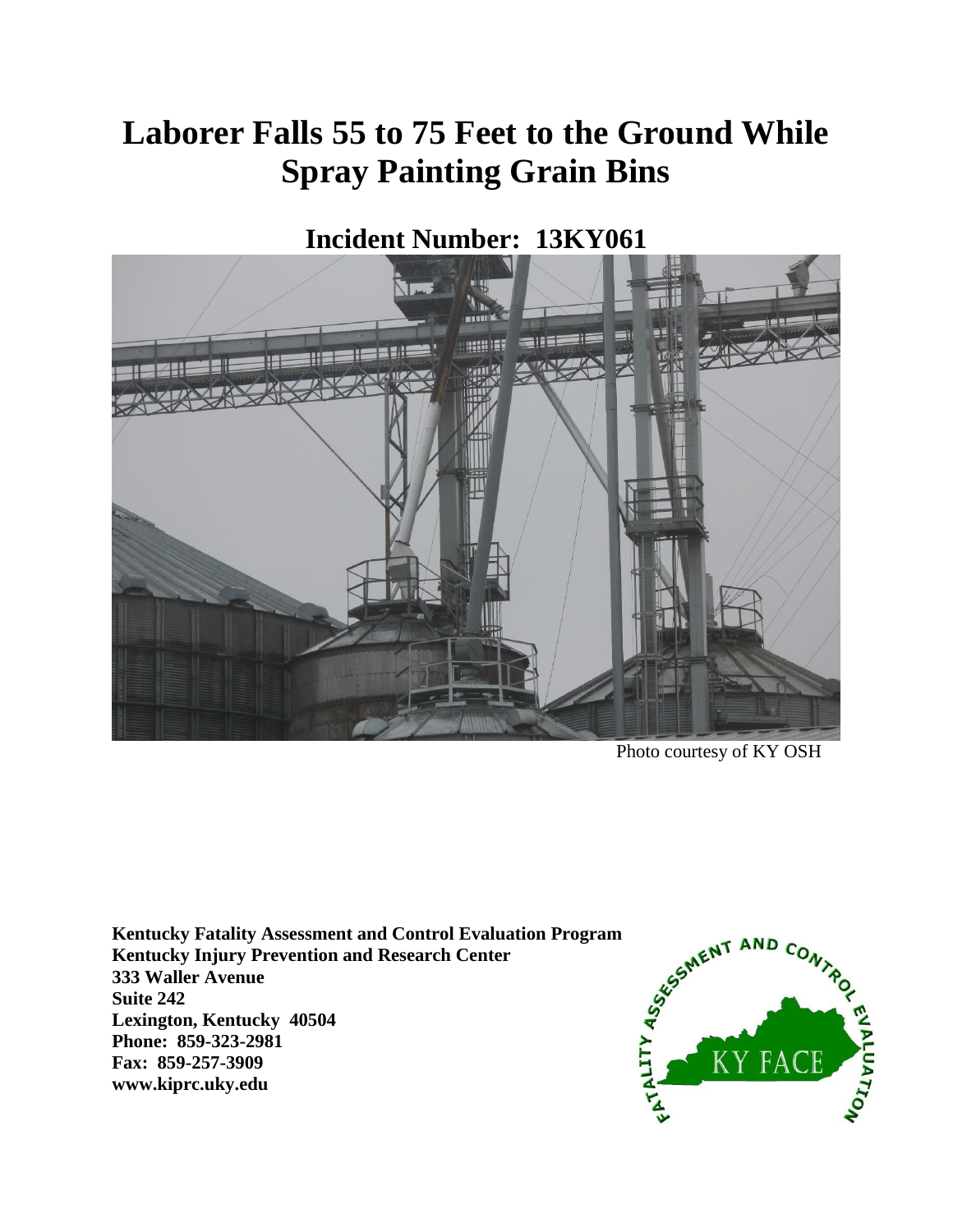## **Kentucky Fatality Assessment and Control Evaluation (FACE) Program Incident Number: 13KY061 Release Date: November 11, 2014 Subject: Laborer Falls 50 to 75 Feet to the Ground While Spray Painting Grain Bins**

### **Introduction**

On November 21, 2013, at 4:00pm, a 46-year-old painter, contracted to paint grain dryers at an agribusiness, fell 50 to 75 feet to his death. The victim was contracted through an outside vendor who had done previous work for the agribusiness. The agribusiness had suggested the contracted work begin in the spring, and the farmer was surprised when the vendor arrived in November. The weather was overcast, and it had rained the day before, when the vendor (two co-owners and two workers [one was the victim]) arrived at the worksite. The victim was shimmying down a grain spout holding a sprayer hose to paint a grain bin when he lost his grip and fell. He was not wearing any type of fall protection. One of the vendor co-owners heard a noise, went to investigate and found the victim lying on the concrete, unresponsive. The co-owner immediately dialed 911 at 4:00 pm. Emergency medical services arrived on the scene at 4:16 pm and assessed the victim as unresponsive with rapid shallow breathing. At 4:19 pm the victim was transported by helicopter to a local trauma center in the next state and pronounced dead at 7:35 pm.

To prevent future occurrences of similar incidents, the following recommendations have been made:

**Recommendation No. 1: Regardless of company size, the employer must furnish proper personal protective equipment to employees conducting hazardous work**.

**Recommendation No. 2: Employers must train employees on how to properly wear the personal protective equipment provided as well as provide safety training for employees.**

## **Employer**

The employer was an out-of-state painting and seal coating company that specialized in residential and commercial roofs, farm buildings, grain bins, driveways and parking lots. There were two occasional employees and two co-owners of this company. The employer did not have insurance or workers' compensation coverage to protect its employees as required. This was not considered a multiple employer arrangement because the grain bin owners did not supervise, direct, maintain any supervision on the contractor or provide any materials to the contractor. The owner was not on site when the fatality occurred.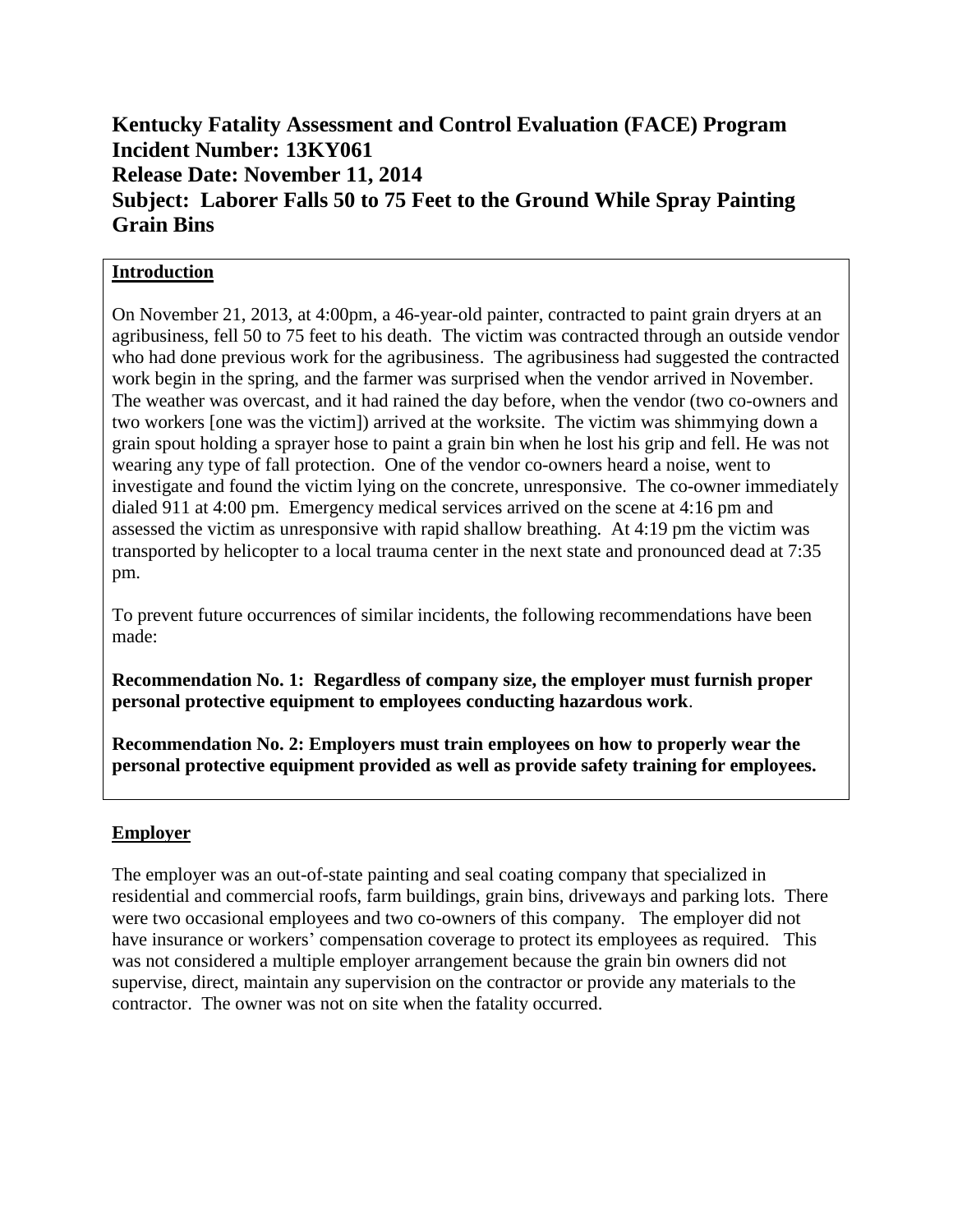#### **Written Safety Programs and Training**

The employer had no written safety policies and there was no training provided to the workers. Fall protection was also absent at the scene.

## **Victim**

The victim was a 46-year-old black male recently released from prison and working for cash for the employer. The victim lived in a different state and traveled to Kentucky with the employer to paint grain bins. It is unknown how long the victim had been employed, but it is believed to have been 3-4 months.

#### **Incident Scene**

The incident scene was a large farm (see photo #1). The site consisted of three 300,000-bushel bins, one 100,000-bushel bin, one 30,000-bushel wet bin, one 5,000-bushel load out-bin, a dryer bin, a feed mill and a control room/office. The grain elevator system ran from ground level to platforms 30 ft. above the bins. Downspouts running from the elevator delivered grain to the bins. The top of the elevator was approximately 130 feet high off the ground and the grain bins were 55 to 60 feet in height (see photo #2). The dryer bin was equipped with a walking platform with railings. The employee was sliding down a 10 inch diameter down spout above the dryer bin, when he fell to the ground below, landing on the ground between the dyer bin, a wet bin and the control office.

## **Weather**

November 21, 2013 was an overcast day with temperatures ranging from 43 to 54 degrees Fahrenheit. It had rained on November 20<sup>th</sup>.

#### **Investigation**

The Kentucky Fatality Assessment and Control Evaluation Program was notified of an Occupational fatality involving a maintenance worker by the Kentucky Labor Cabinet on November 25, 2013.

The agribusiness had contacted an outside vendor to paint grain bins. This vendor, who had done previous work for the business, was told he could wait until spring to begin the task. Having expected the vendor in the spring, the agribusiness was surprised the vendor had arrived several months early in November. Both vendor co-owners were onsite, along with the victim and another employee.

It had been raining the previous day and was overcast the day of the incident; the surfaces of the grain bins were still damp. On November 21, 2013, between 7:00 and 7:30 a.m., the victim started painting the dryer bin, which was equipped with a walking platform with railings. It is unclear why the victim decided to hang from a 10 inch diameter downspout above the dryer bin without any type of fall protection. It was from this downspout that he lost his grip and fell 50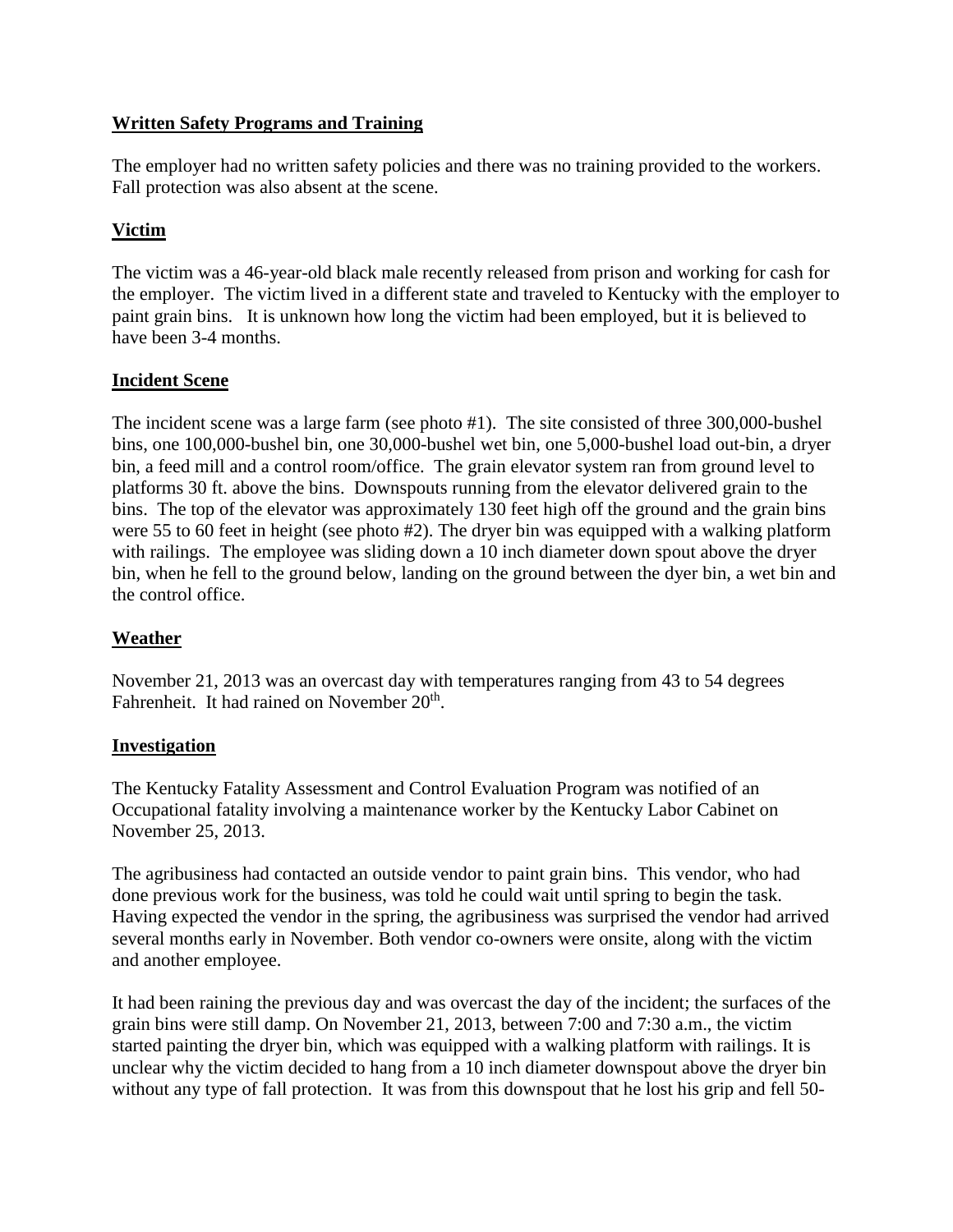75 feet below to the concrete, between the dyer bin, a wet bin and the control office (see photo #3).

One of the co-owners heard a noise, went to investigate and found the victim lying on the concrete, unresponsive. The co-owner immediately dialed 911 at 4:00 pm. Emergency medical services arrived on the scene at 4:16 pm and assessed the victim as unresponsive with rapid shallow breathing. At 4:19 pm the victim was transported by helicopter to a local trauma center in the next state, where he was pronounced dead at 7:35 pm.

#### **Cause of Death**

The cause of death was multiple blunt force injuries.

#### **Recommendations and Discussions**

#### **Recommendation No. 1: Regardless of company size, the employer must furnish proper personal protective equipment to employees conducting hazardous work**.

When interviewed by Kentucky OSHA, the co-owners both stated that the victim had worn fall protection. However, it was noted in all emergency responder reports that no fall protection was found at the scene of the incident and was not on the victim's body when they arrived on scene.

The victim did not wear any type of body harness or fall protection to protect him in the event he fell while painting. Had the victim been wearing full body harness fall protection and been properly tied off, his harness would have prevented him from falling to the ground below when he slipped.

According to 29 CFR 1926.501 (b)(1): Each employee on a walking/working surface( horizontal and vertical surface) with an unprotected side or edge which was 6 feet (1.8m) or more above a lower level shall be protected from falling by the use of guardrail systems, safety net systems, or personal fall arrest systems.

#### **Recommendation No. 2: Employers must train employees on how to properly wear the personal protective equipment provided as well as provide safety training for the employees.**

The victim and other employee were not trained on how to recognize fall hazards or how to properly wear personal protective equipment. Specific safety training is needed to identify work hazards and the necessary PPE.

29 CFR 1926.503 (a) (1) states that "the employer shall provide a training program for each employee who might be exposed to fall hazards. The program shall enable each employee to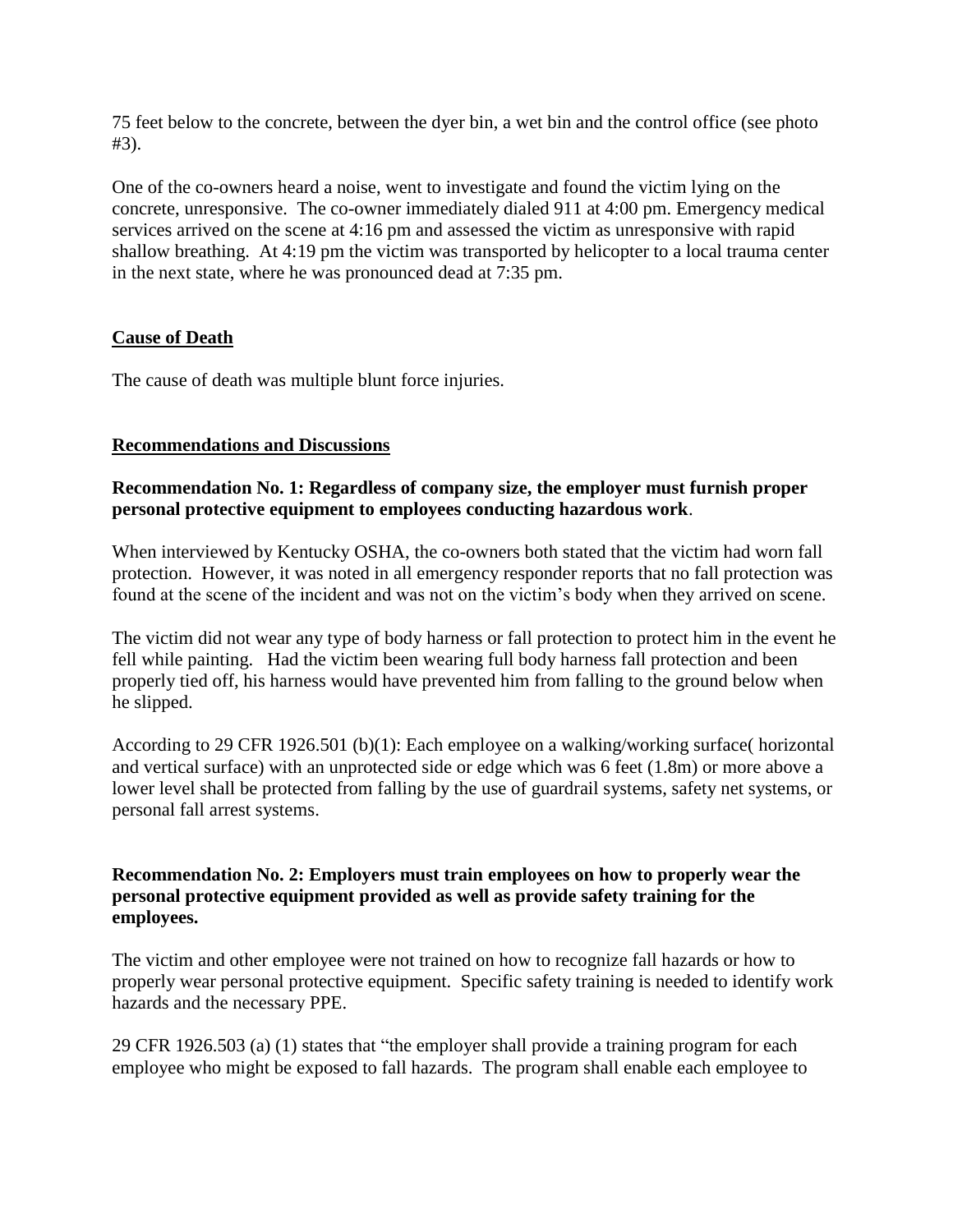recognize the hazards of falling and shall train each employee in the procedures to be followed in order to minimize these hazards."

## **Please take our survey regarding this report:**

**<https://www.surveymonkey.com/s/W2FR3CP>**

**Keywords** Falls Fall protection Working with heights Painting

#### **References**

[https://www.osha.gov/pls/oshaweb/owadisp.show\\_document?p\\_id=10757&p\\_table=STANDAR](https://www.osha.gov/pls/oshaweb/owadisp.show_document?p_id=10757&p_table=STANDARDS#1926.501(b)(1)) [DS#1926.501\(b\)\(1\)](https://www.osha.gov/pls/oshaweb/owadisp.show_document?p_id=10757&p_table=STANDARDS#1926.501(b)(1))

[https://www.osha.gov/pls/oshaweb/owadisp.show\\_document?p\\_table=STANDARDS&p\\_id=107](https://www.osha.gov/pls/oshaweb/owadisp.show_document?p_table=STANDARDS&p_id=10757) [57](https://www.osha.gov/pls/oshaweb/owadisp.show_document?p_table=STANDARDS&p_id=10757)

<https://www.osha.gov/SLTC/fallprotection/standards.html>

<https://www.osha.gov/Publications/osha3071.pdf>

<https://www.osha.gov/workers.html#2>

#### **Acknowledgements**

The Kentucky FACE program would like to thank the agribusiness, the coroner, Kentucky Labor Cabinet and Kentucky OSHA for their assistance with this report.

**The Kentucky Fatality Assessment & Control Evaluation Program (FACE) is funded by grant 2U60OH008483-10 from the Centers for Disease Control and Prevention and the National Institute for Occupational Safety and Health. The purpose of FACE is to aid in the research and prevention of occupational fatalities by evaluating events leading to, during, and after a work related fatality. Recommendations are made to help employers and employees have a safer work environment. For more information about FACE and KIPRC, please visit our website: www.kiprc.uky.edu**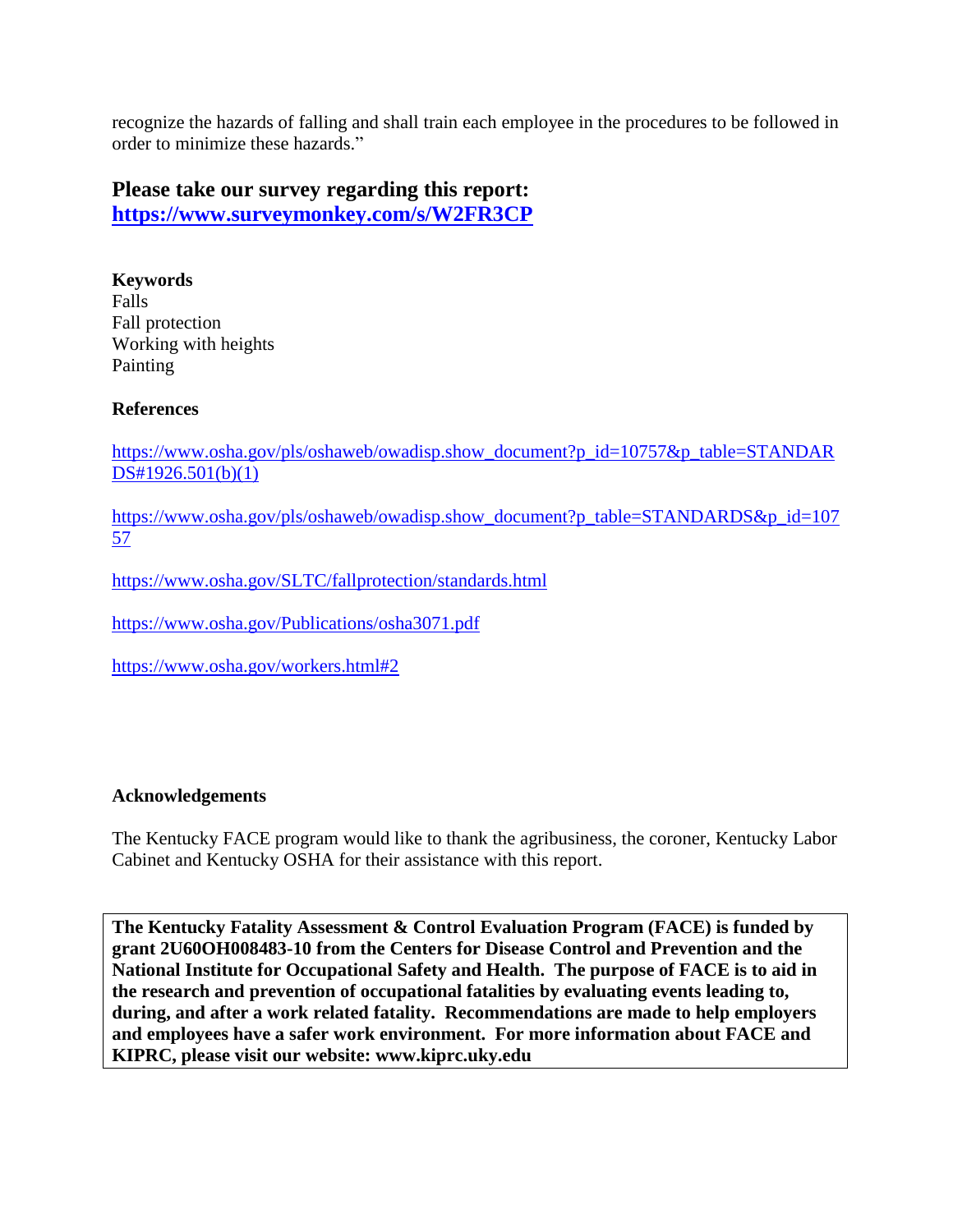

Photo #1 overall view of incident scene Photo courtesy of google earth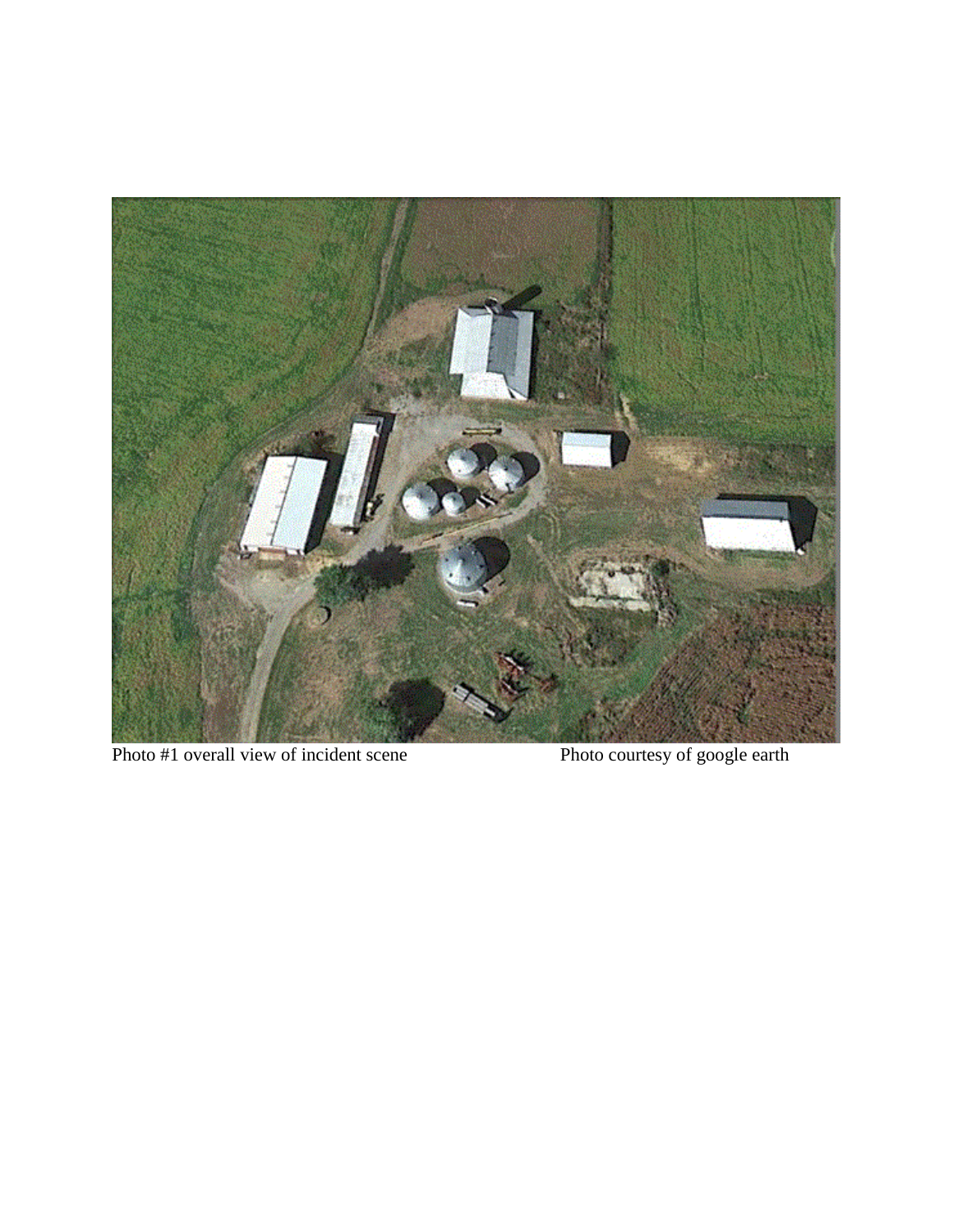